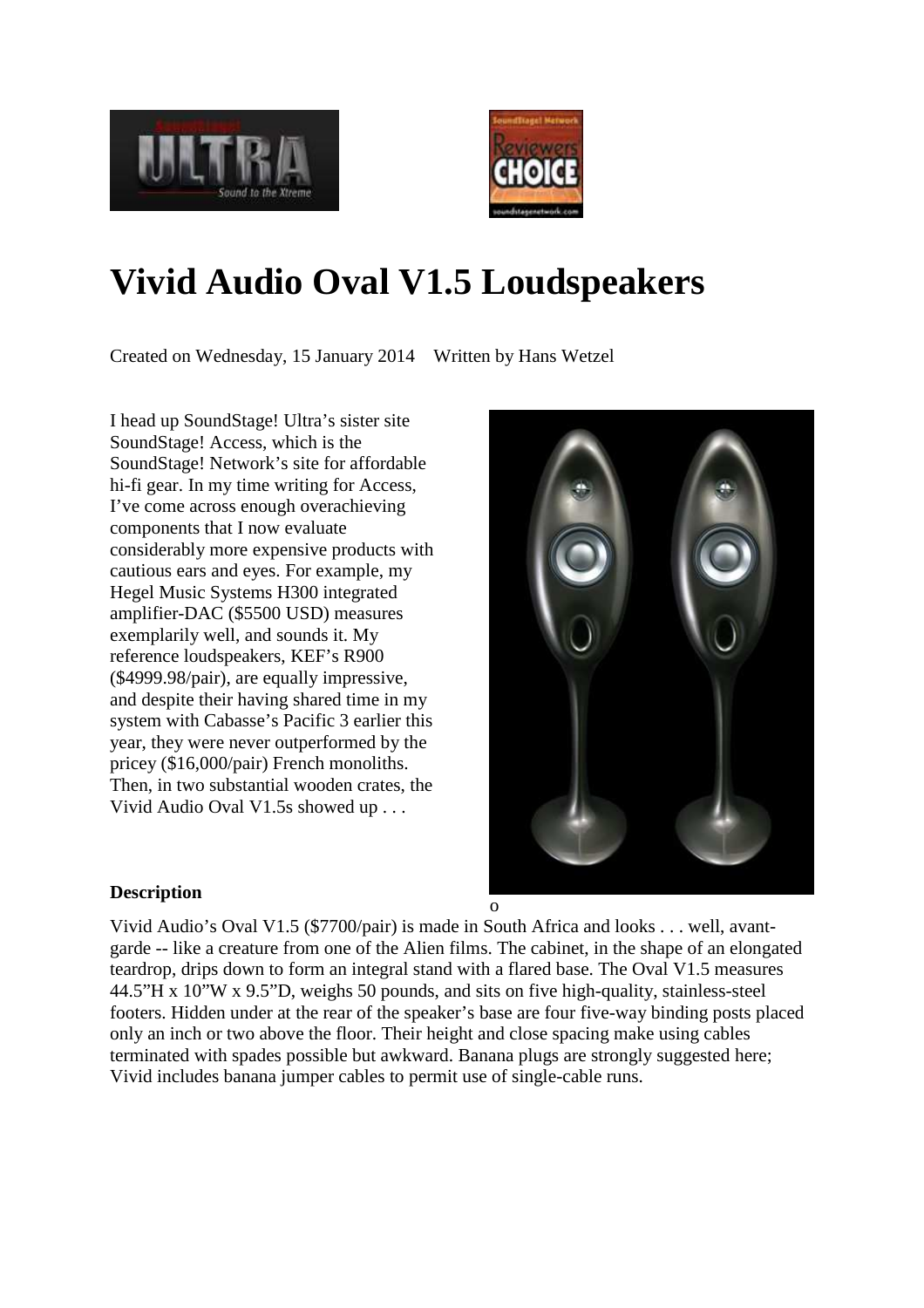The two-way Oval V1.5 has a D26 1" aluminum tweeter and a C125 6.2" aluminum midrange-woofer. Both drivers were entirely designed by Vivid's Laurence Dickie, formerly of Bowers & Wilkins, and who pioneered B&W's famed Nautilus loudspeaker. In fact, the tweeter is the same as that used in Vivid's Giya G1 speaker (\$65,000/pair). Let that sink in a minute. The D26 is not derived from, inspired by, or very similar to the company's flagship tweeter -- it is Vivid's flagship tweeter. It even makes use of the same tapered tube loading used in the Giya G1, whereby the tweeter is mounted at the end of an exponentially tapered tube that absorbs the tweeter's rear-directed output, which would otherwise degrade its sound. Vivid's tapered-tube loading precludes the use of a traditional disc magnet. Instead, Vivid uses a radial magnet, which also has the side benefit of increasing the tweeter's sensitivity to 96dB/W/m.

Vivid makes its drivers of aluminum alloy instead of titanium because they sound better when driven hard. While beryllium, which is used in competing high-end designs, offers clearly superior measured performance, Laurence Dickie says that beryllium simply doesn't sound as good as aluminum when worked to Vivid's specs, which he honed by means of finite-element analysis.

Despite looking like the usual dome, Vivid's D26 tweeter is their own patented catenary design, which in this application means that a ring of carbon fiber underpins the supremely delicate diaphragm. The catenary geometry pushes the dome's first breakup mode far beyond the frequency at which a traditional aluminum dome begins to break up. This allows the dome to continue to operate pistonically to well above 20kHz -- a minimum requirement for Vivid. In fact, the tweeter plays out to  $39kHz$  at  $\pm 2dB$ . It hands off to the midrange-woofer at  $3kHz$ , which is 500Hz lower than in any other Vivid speaker -- the V1.5 lacks the benefit of Vivid's D50 2" aluminum midrange driver, which is used in all other Vivid models. I was concerned that 3kHz might be a big ask for a 6.2" driver, but Dickie explained that the C125's action is pistonic up to 6kHz. Hooked up to the Linkwitz-Riley fourth-order crossover Vivid uses in all its designs, the midrange-woofer's output would be 24dB down before the cone began to flex.

The C125's diaphragm is identical to that of the C125S driver used in the far more expensive Giya models -- only its magnet system is different, as the Giyas' excursion requirements are greatly reduced. The C125 is mounted on a series of O-rings to isolate it from cabinet vibrations, while the 12-strut, die-cast aluminum chassis holding the driver together leaves more than 90% of its backside exposed, to minimize restriction of the rearward energy produced by the driver.

The Oval V1.5's sensitivity is specified as 89dB/W/m and its nominal impedance as 8 ohms, though I suspect the latter is closer to 4 ohms in the bass. The claimed frequency response on axis is 42Hz-39kHz, ±2dB, with harmonic distortion of less than 0.5% throughout that range. The -6dB points are 40Hz and 42kHz.

But that cabinet . . . In a sea of right-angled competitors, Vivid speakers stand apart. I at first mistakenly assumed that something so idiosyncratically shaped was an exercise in function following form -- that Vivid had mainly wanted to make a speaker that was visually arresting, then haphazardly tossed in a few drivers to make half-decent sound. But the V1.5's curved cabinet, gravity-cast of mineral-fiber-resin and made in-house by Vivid, earned its wild shape purely on acoustic grounds. The curves greatly reduce the diffraction problems that plague traditional box speakers, and the enclosure's internal volume of 22 liters is a good deal more than is found in most two-ways. There's a single port at the bottom of the front panel, offset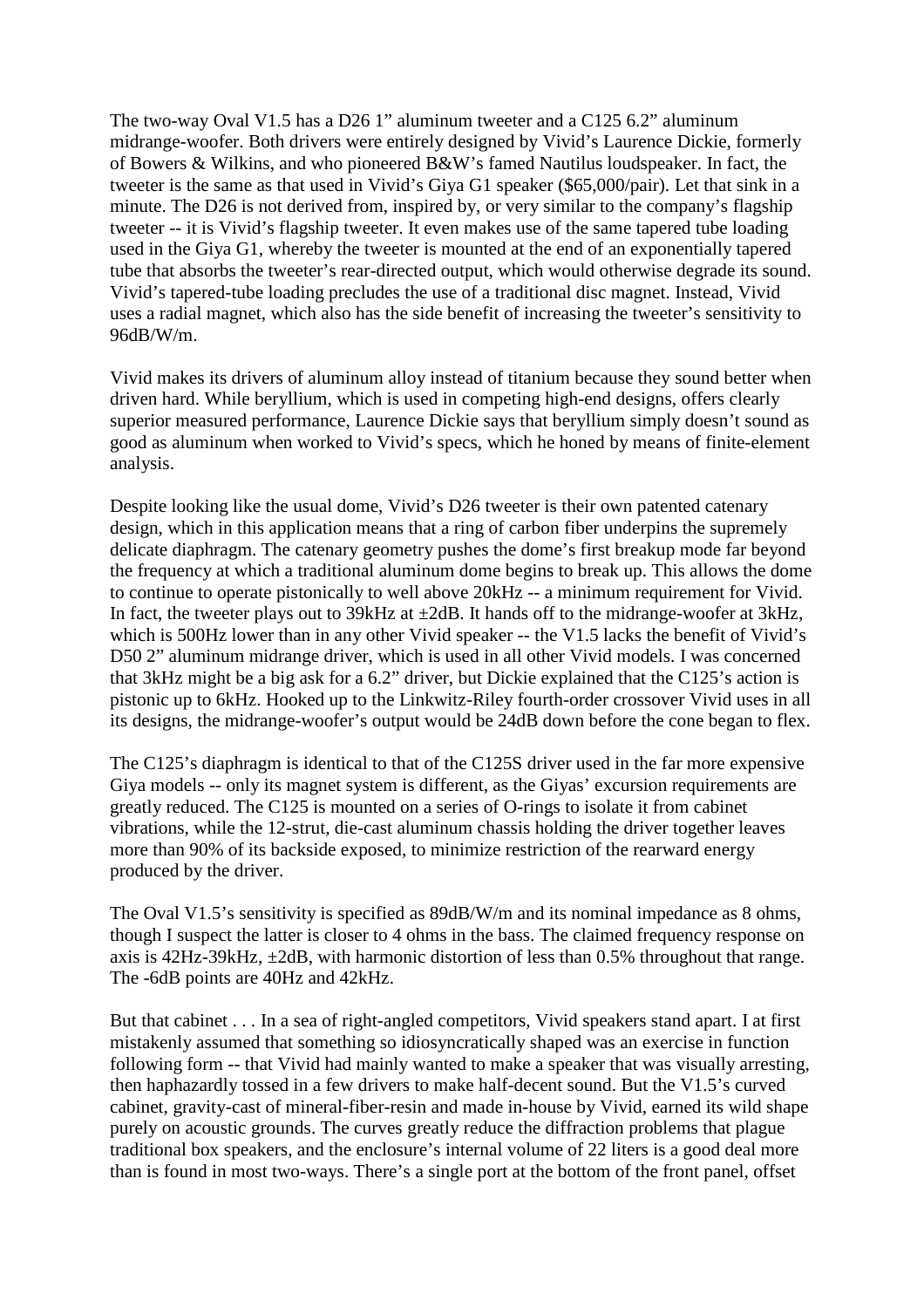by the waveguide cupping the tweeter at the top. Grilles are included, though I didn't use them. The craftsmanship and quality of the surfaces were lovely -- my review samples were finished in an optional Oyster high-gloss automotive paint. While I wouldn't call the Oval V1.5 beautiful, it's certainly unique.

I partnered these Jetsons-esque speakers with Hegel's phenomenal H300 integrated-DAC, as well as Wadia's futuristic Intuition 01 power-DAC. Cables were Nordost Frey 2 and Dynamique Audio's flagship models, including the substantial, all-silver Celestial speaker cables. Also vying for attention in my listening room were three more pairs of speakers: my reference KEF R900s, Cabasse's Pacific 3s, and, most pertinent here, Sonus Faber's new twoway, the stand-mounted Olympica Is.

## Vivid sound

I recall the first time I saw a high-definition television. Back when most of the top TVs were still CRT-based and had curved glass screens, the promise of high-resolution television was manifest. I watched some nature footage in 1080i, and it was a revelation -- as if I were looking out a window and could almost touch what was on the other side. Despite owning KEF's terrific R900 speakers, and spending time with Cabasse's alluring Pacific 3s, I hadn't yet had the audio version of that sort of "holy shit" experience in my listening room.

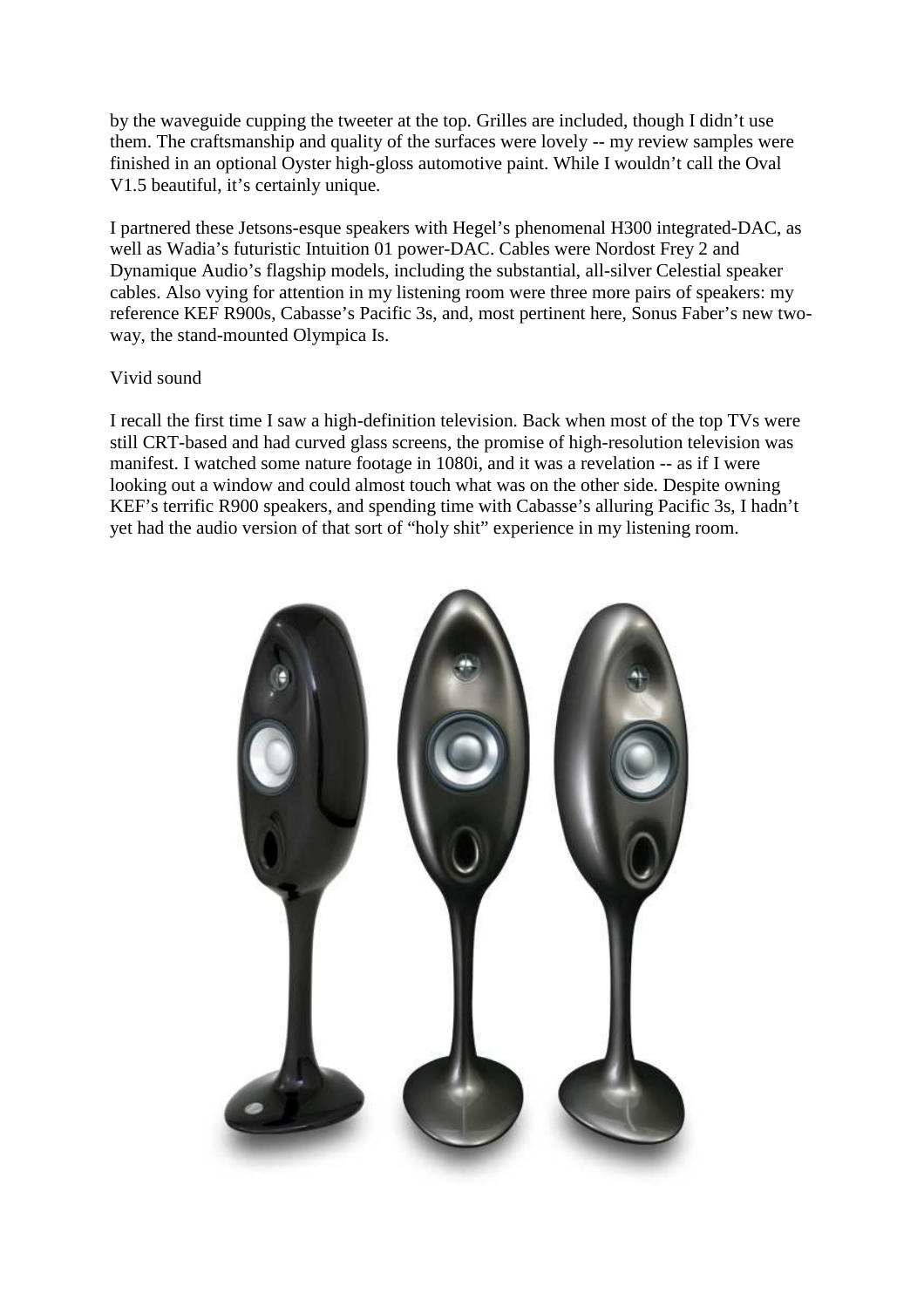The Vivid Oval V1.5 was astonishingly good -- the kind of good that takes seconds, rather than days or weeks, to differentiate itself from the sounds of mere pretenders.

I suppose the best word for the V1.5's sound is fast. It had such vicious pace and ease, was so light on its aluminum feet, that it easily outclassed every other speaker I've spent time with in my listening room. "Tamarack Pines," from George Winston's Forest (16-bit/44.1kHz ALAC, Windham Hill), showcases the pianist's delicate playing. In the last 90 seconds Winston flits about the high notes at the far right end of his instrument's keyboard, all the while experimenting with the pedals. The sharp vigor with which he strikes the keys, the decay of those strokes -- through the Oval V1.5, each was an instance of supreme acuity and litheness. So, too, the artistry of violinist Sarah Chang in the Allegro non molto of Summer, from Vivaldi's The Four Seasons, with the Orpheus Chamber Orchestra (16/44.1 ALAC, EMI Classics). Chang attacks the strings with verve, but I heard neither "bite" nor "smoothness" in the Vivid's reproduction of her instrument. It remained steadfastly neutral in a way I had never heard before. Any bias I may have had against the Vivids based on their appearance vanished.

The imaging was first rate. The V1.5s were able to place a voice on a soundstage with aplomb. Even when the volume ramped up and the Vivids were challenged dynamically, central images remained stable, unembellished, and, above all, effortless. Mark Lanegan's performance of "The Lonely Night," from Moby's Innocents (16/44.1 ALAC, Mute), is recorded with extreme intimacy -- "close-miked" is an understatement. Lanegan's guttural, Tom Waits-like voice, in all its delicate, creaking glory, came through with stunning definition, but it never sounded etched or hyperdefined, or obfuscated in any way. The Blue Man Group's "Rods and Cones," from their first album, Audio (16/44.1 ALAC, Virgin), offers a variety of percussive sounds in a way that only the azure trio from Kansas could muster. I could pick out their instruments with ease as they sounded off across the stage laid out before me. The Vivid was articulate in a way I haven't experienced with any other loudspeaker. And while such clarity was outstanding, it was never forward or aggressive. The V1.5 just seemed to refrain from imposing itself on the music.

#### Vivid Audio V1.5 trio

Which leads me to the Oval V1.5s' best quality -- their soundstaging. We always read about the "cabinet colorations" of big speakers, and how bookshelf models image particularly well, but I hadn't fully appreciated the significance of these truisms until the V1.5s took up residence here and proceeded to highlight the shortcomings of more traditional cabinets. My KEF R900s, for instance, have big MDF enclosures in the usual boxy shape. By dint of their sheer size, they have a hard time sonically "disappearing" from my room. While they do cast a large and, likely, slightly embellished soundstage, I always get the sense that they're somehow obscuring part of the music. I hear something similar with Cabasse's Pacific 3s. But the Vivids not only managed the "disappearing" act for which the best small speakers are renowned, they did so completely. With every type of music I played, I got the firm impression that the Vivids could portray a stereo image with near perfection, both from side to side and from front to back.

"Company Car," from David Arnold's score for the James Bond film Tomorrow Never Dies (16/44.1 ALAC, A&M), is a sharp track, with plenty of brass, percussion, and the series' classic guitar riff (by Monty Norman) for good measure. Despite its being a 16/44.1 recording, I felt I could practically "see" the entire soundstage in which the score was being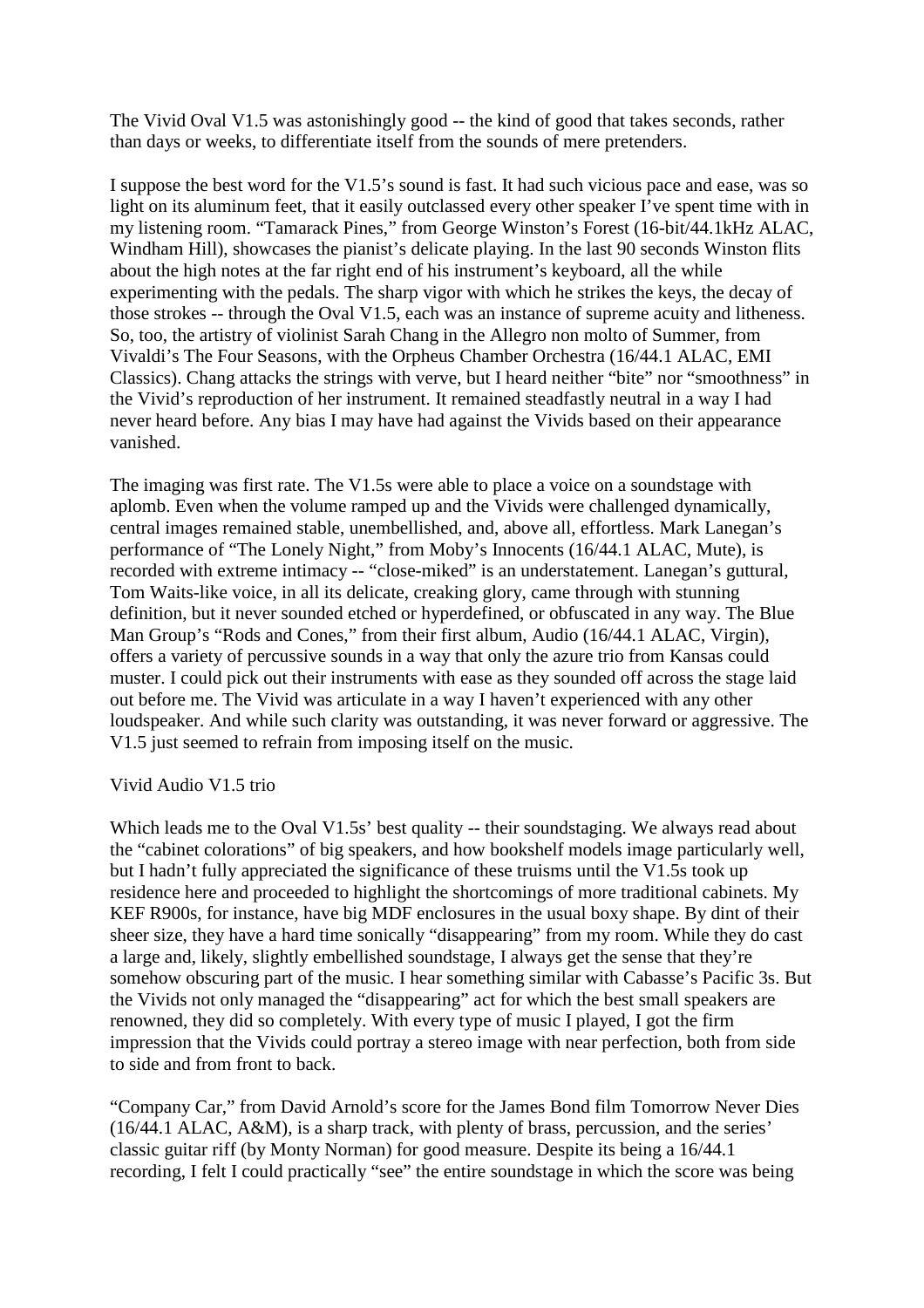performed, such was the sound's clarity. A xylophone sounded softly from the left rear of the stage, the guitar farther forward, and horns from the center through to the right. The V1.5s' funky appearance reaps audible benefits, and they're not subtle. To fully appreciate their abilities, listen to them with live or orchestral recordings -- the "you are there" sensation is downright eerie.

Lastly, resolving ability. The Oval V1.5 was the most transparent-sounding speaker I've had in my living room. I grade my KEF R900s at 90+% in just about every parameter, and would not have thought they could be so clearly outperformed. But recording after recording made it abundantly clear that the Vivids could yield greater microdynamic detail, sound more organic than that of the already excellent KEFs, and possess a tonal purity that my references couldn't quite match. The resolution the Vivids were able to muster when partnered with my Hegel H300 bettered almost everything I've heard at the audio shows I've attended, including the Consumer Electronics Show -- and that's with a system costing only \$13,200, or just over the price of a pair of Magico S1s, the only other two-way I know of that can compete with the Vivids. That's absurd.

Shortcomings? A two-way will never be able to scream the way a more complicated design will, so you can't expect the V1.5s to fully energize with sound a big room. They never protested at the volumes I threw their way, but considering that I live in a city apartment, I should also mention that my neighbors never once yelled at me to shut the hell up. It's easy to pick out the D26 tweeter as the star of the V1.5's show -- it's the same tweeter that Vivid uses in their flagship Giya G1, and it's asked to extend only 500Hz lower than in that model. But the C125 midrange-woofer has the thankless task of trying to keep up, while covering the entire range from 3kHz down to 42Hz. It did so remarkably well, but didn't demonstrate quite the composure of the D26 while doing so. While the bass extension was reasonable -- I never felt shortchanged in terms of the Oval V1.5's reach (for its size) or weight in the nether regions -- it didn't have the acuity or wicked speed of the speaker's midrange, and emphatically not of its treble. For that, you must move up to the Oval B1 (\$15,000/pair), which has not only a dedicated 2" midrange driver, but also additional, and opposed, 6.2" midrange-woofers. But at half the price, I think it's safe to say that the Oval V1.5 offers an extremely generous proportion of the B1's performance.

### Vivid comparisons

I also had in for review Sonus Faber's new Olympica I speakers, and at \$6500/pair, plus \$1200/pair for their matching stands (which I also had), they are exactly the price of the Vivid Oval V1.5s. However, the two speakers could not be more different in appearance: Classic Italian style meets Vivid future-chic. The handmade Olympica I is shaped like a lyre and crafted from furniture-grade wood. Stitched leather shrouds the front and top baffles, while copious amounts of aluminum are used in the slotted, resistive rear port and bespoke binding posts.

The Olympica I has a slightly smaller bass driver and a markedly smaller cabinet than the Oval V1.5. These facts revealed themselves with bass-heavy material -- the Sonus Fabers don't have quite the Vivid's impact or slam. Moreover, the Olympica, from top to bottom, doesn't offer the Vivid's transparency, speed, or resolution, even if it does sound quite smooth and neutral. In no way is the Olympica I a mediocre speaker; the Vivid is simply better, and, purely on sonic merits, the Vivid is the one to have. However, the Olympica looks stunning